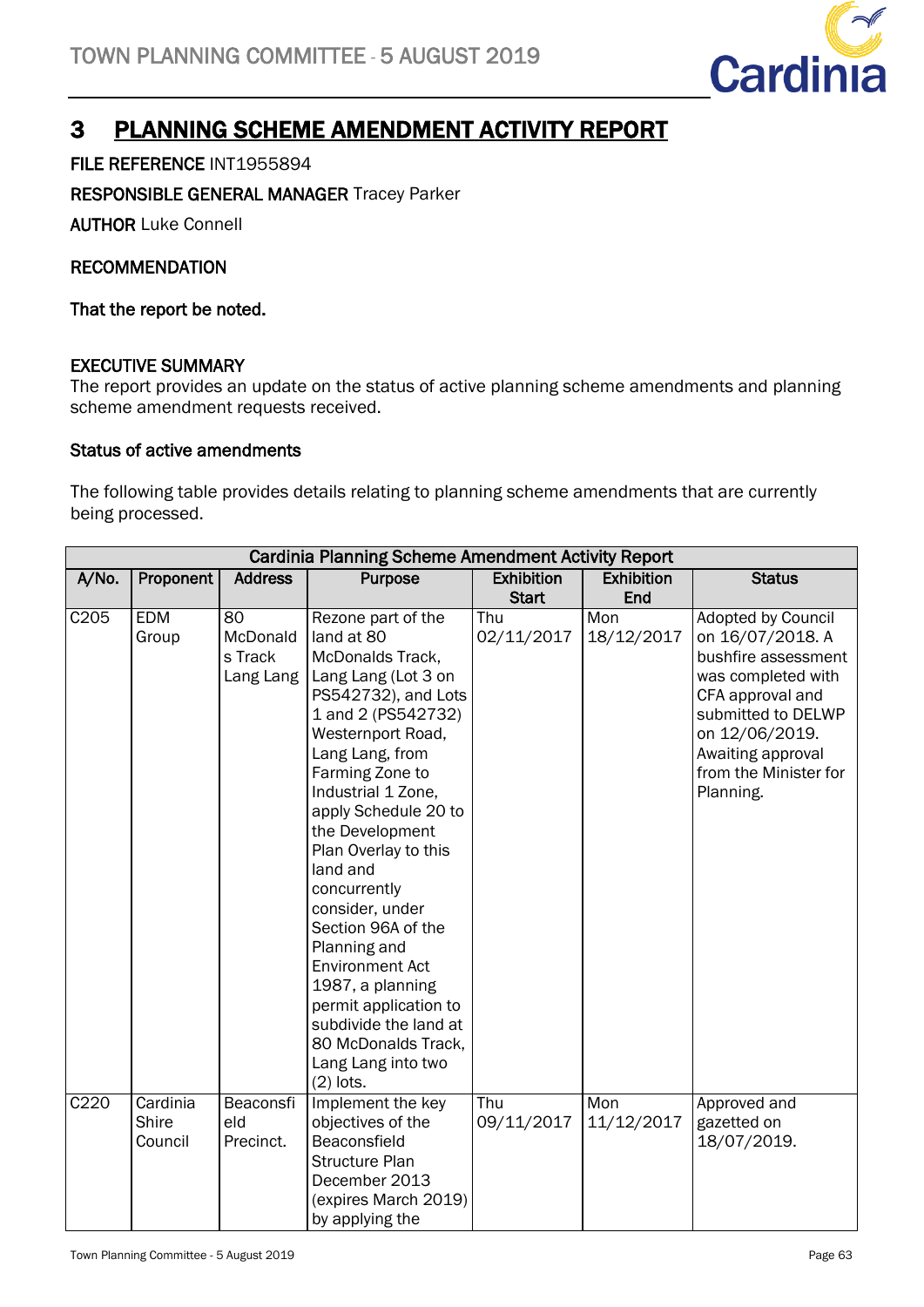

|       | <b>Cardinia Planning Scheme Amendment Activity Report</b>                      |                                                                                                                                                                                       |                                                                                                                                                                                                                                                                                                                                                                                                                                                                                                                                                          |                   |                   |                                                                                                                                                                                                                                                                                                                                                                                                                                        |  |
|-------|--------------------------------------------------------------------------------|---------------------------------------------------------------------------------------------------------------------------------------------------------------------------------------|----------------------------------------------------------------------------------------------------------------------------------------------------------------------------------------------------------------------------------------------------------------------------------------------------------------------------------------------------------------------------------------------------------------------------------------------------------------------------------------------------------------------------------------------------------|-------------------|-------------------|----------------------------------------------------------------------------------------------------------------------------------------------------------------------------------------------------------------------------------------------------------------------------------------------------------------------------------------------------------------------------------------------------------------------------------------|--|
| A/No. | Proponent                                                                      | <b>Address</b>                                                                                                                                                                        | <b>Purpose</b>                                                                                                                                                                                                                                                                                                                                                                                                                                                                                                                                           | <b>Exhibition</b> | <b>Exhibition</b> | <b>Status</b>                                                                                                                                                                                                                                                                                                                                                                                                                          |  |
|       |                                                                                |                                                                                                                                                                                       |                                                                                                                                                                                                                                                                                                                                                                                                                                                                                                                                                          | <b>Start</b>      | End               |                                                                                                                                                                                                                                                                                                                                                                                                                                        |  |
|       |                                                                                |                                                                                                                                                                                       | Design and<br>Development Overlay<br>(DDO) to the Princes<br><b>Highway Gateway</b><br>Precinct (Proposed<br>DD05), Beaconsfield<br><b>Point Precinct</b>                                                                                                                                                                                                                                                                                                                                                                                                |                   |                   |                                                                                                                                                                                                                                                                                                                                                                                                                                        |  |
|       |                                                                                |                                                                                                                                                                                       | (Proposed DDO6)<br>and Woodland Grove<br>Precinct (Proposed<br>DD07).                                                                                                                                                                                                                                                                                                                                                                                                                                                                                    |                   |                   |                                                                                                                                                                                                                                                                                                                                                                                                                                        |  |
| C222  | Nilson<br>Noel &<br>Holmes<br>Surveyors<br>P/L<br>on behalf<br>0f<br>landowner | 85<br>McNamar<br>a Road,<br><b>Bunyip</b>                                                                                                                                             | • Rezone land from<br><b>Farming Zone</b><br>Schedule 1 (FZ1) to<br>Low Density<br><b>Residential Zone</b><br>Schedule 3 (LDRZ3)<br>(85 McNamara Road)<br>• Apply a<br>Development Plan<br>Overlay Schedule 21<br>(DPO 21) (85<br>McNamara Road)<br>• Apply a Design and<br>Development Overlay<br>Schedule 1 (DD01)<br>• Delete the<br>Environmental<br>Significance Overlay<br>Schedule 1 (ESO1).                                                                                                                                                      | Thu<br>08/08/2019 | Fri<br>06/09/2019 | Authorisation to<br>prepare an<br>amendment was<br>given by the Minister<br>for Planning.<br>Exhibition due to<br>start on<br>08/08/2019.                                                                                                                                                                                                                                                                                              |  |
| C226  | Cardinia<br>Shire<br>Council                                                   | Lot 5<br>PS32119<br>567<br>Whiteside<br>Rd Officer.<br>Lot 2<br>PS32784<br>5 1 3 0<br>Whiteside<br>Rd Officer<br>and Lot PP<br>PS74606<br>4 3 2 5<br>Princes<br><b>Hwy</b><br>Officer | Repair inconsistent<br>policy in the Urban<br>Growth Zone<br>Schedule 3 (UGZ3)<br>and the applied<br>Schedule of the Rural<br><b>Conservation Zone</b><br>(RCZ) that prevents<br>development in the 3<br>lots identified from<br>occurring in line with<br>the Officer Precinct<br>Structure Plan (PSP)<br>that was adopted by<br>Council in 2011. The<br>amendment<br>proposes to add a<br>Schedule to the RCZ<br>removing the<br>minimum subdivision<br>requirements for the<br>3 sites identified,<br>that would otherwise<br>exist in the provision. | Thu<br>22/06/2017 | Mon<br>24/07/2017 | On 11/05/2018<br>Council received<br>advice from DELWP<br>stating that, based<br>on new<br>environmental risk<br>regulations approved<br>via Amendment<br>VC140 on<br>12/12/2017, further<br>work is required prior<br>to the Minister<br>considering the<br>amendment.<br>A draft Bushfire<br>Development Report<br>(June 2019) was<br>received from<br>Terramatrix. Council<br>Officers have<br>provided a response<br>to the draft. |  |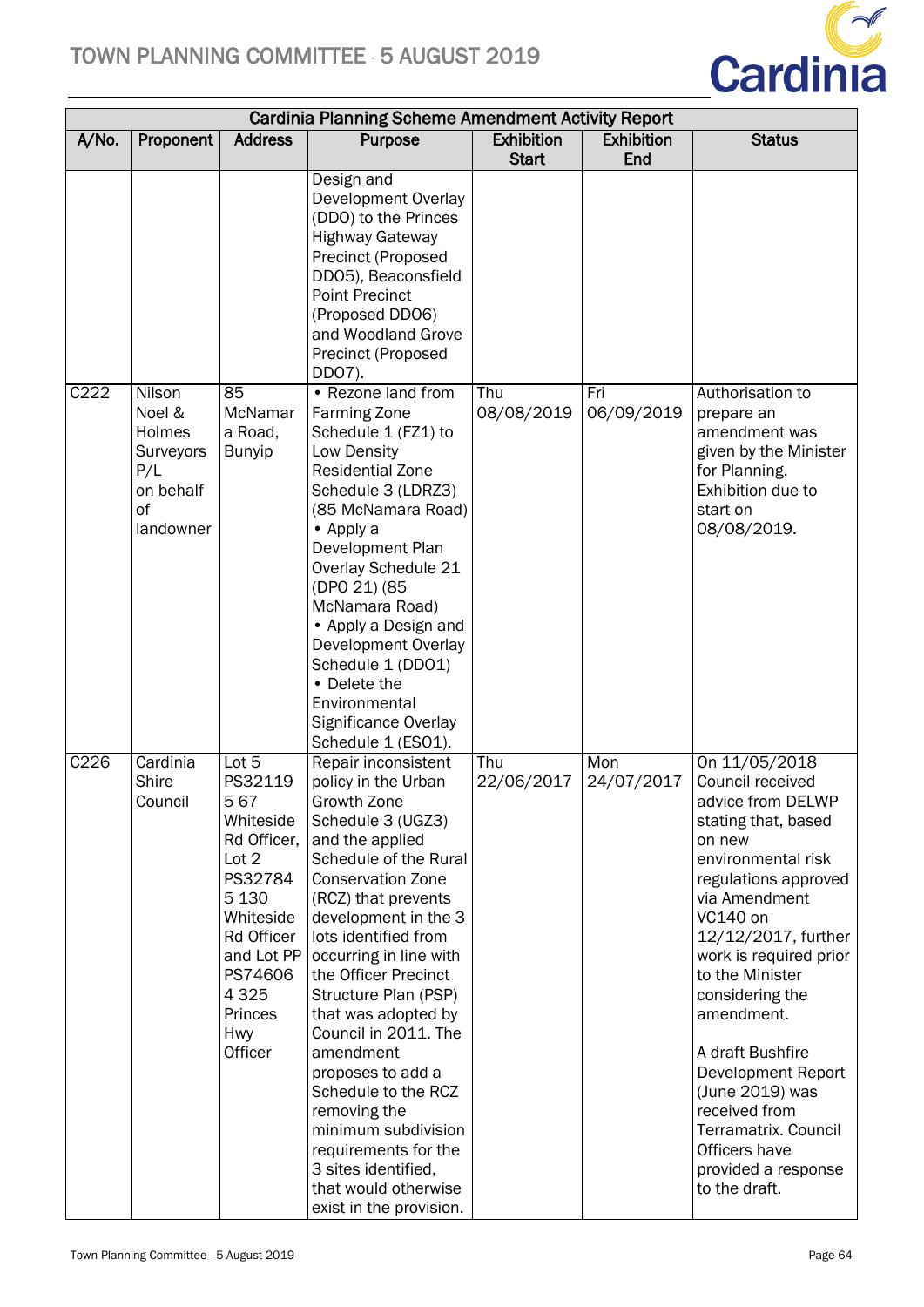

|                  | <b>Cardinia Planning Scheme Amendment Activity Report</b>                 |                                             |                                                                                                                                                                                                                  |                   |                   |                                                                                                                                                                                                                                                                                                                                                                   |  |  |
|------------------|---------------------------------------------------------------------------|---------------------------------------------|------------------------------------------------------------------------------------------------------------------------------------------------------------------------------------------------------------------|-------------------|-------------------|-------------------------------------------------------------------------------------------------------------------------------------------------------------------------------------------------------------------------------------------------------------------------------------------------------------------------------------------------------------------|--|--|
| A/No.            | Proponent                                                                 | <b>Address</b>                              | Purpose                                                                                                                                                                                                          | <b>Exhibition</b> | <b>Exhibition</b> | <b>Status</b>                                                                                                                                                                                                                                                                                                                                                     |  |  |
|                  |                                                                           |                                             |                                                                                                                                                                                                                  | <b>Start</b>      | End               |                                                                                                                                                                                                                                                                                                                                                                   |  |  |
|                  |                                                                           |                                             | This ensures there is<br>a match between the<br>policy intention of the<br>PSP and the<br>provisions in the<br>UGZ3 and the<br>applied zone (RCZ).                                                               |                   |                   |                                                                                                                                                                                                                                                                                                                                                                   |  |  |
| C228             | Cardinia<br><b>Shire</b><br>Council                                       | Activity<br>Centre                          | Pakenham Apply the Activity<br>Centre Zone (ACZ) to<br>the Pakenham<br>Activity Centre.                                                                                                                          |                   |                   | <b>Request for</b><br>authorisation to<br>prepare an<br>amendment and to<br>re-adopt, with minor<br>changes, the<br>updated draft<br>Pakenham Structure<br>Plan 2018 and the<br>draft Pakenham<br><b>Activity Centre Urban</b><br>Design Framework<br>2018 was adopted<br>by Council on<br>20/05/2019.<br>Awaiting response<br>from the Minister for<br>Planning. |  |  |
| C229             | Cardinia<br><b>Shire</b><br>Council                                       | Tynong,<br>Garfield<br>and<br><b>Bunyip</b> | Apply the<br>Environmental<br>Significance Overlay<br>(ESO) to Tynong,<br><b>Bunyip and Garfield</b><br>to facilitate the<br>provision of habitat<br>corridors for the<br>Southern Brown<br>Bandicoot.           | Thu<br>04/10/2018 | Wed<br>07/11/2018 | Exhibition closed.<br>Submissions are<br>under assessment.                                                                                                                                                                                                                                                                                                        |  |  |
| C <sub>232</sub> | Victorian<br>Planning<br>Authority                                        | Officer<br>Precinct                         | Implement the<br>revised Officer<br><b>Precinct Structure</b><br>Plan (Amended<br>February 2018) by<br>making changes to<br>the zone, overlay and<br>ordinance provisions<br>of the Cardinia<br>Planning Scheme. | Thu<br>22/03/2018 | Fri<br>27/04/2018 | Adopted by VPA on<br>15/05/2019.<br>Awaiting approval<br>from the Minister for<br>Planning.                                                                                                                                                                                                                                                                       |  |  |
| C <sub>234</sub> | Victorian<br>Planning<br>Authority<br>and<br>Cardinia<br>Shire<br>Council | East<br>Precinct                            | Pakenham   Incorporate the<br>Pakenham East<br><b>Precinct Structure</b><br>Plan (PSP) and<br>rezone the majority<br>of land to Urban<br>Growth Zone<br>Schedule 5 (UGZ5) to<br>facilitate the                   | Thu<br>18/01/2018 | Fri<br>23/02/2018 | Adopted by VPA on<br>10/10/2018.<br>Awaiting approval<br>from the Minister for<br>Planning.                                                                                                                                                                                                                                                                       |  |  |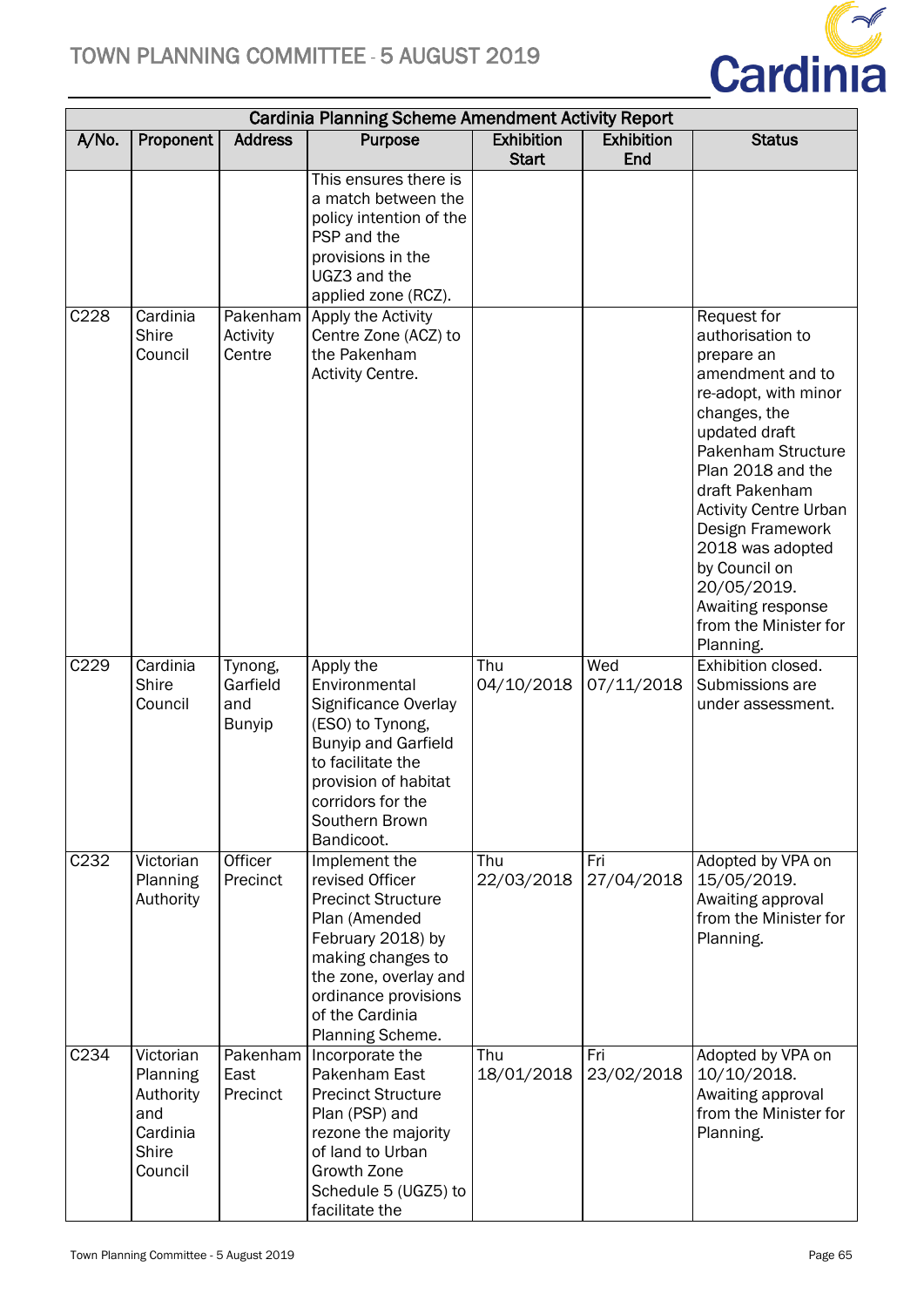

|       | <b>Cardinia Planning Scheme Amendment Activity Report</b> |                                                                                      |                                                                                                                                                                                                                                                                                                                         |                   |                   |                                                                                                                         |  |
|-------|-----------------------------------------------------------|--------------------------------------------------------------------------------------|-------------------------------------------------------------------------------------------------------------------------------------------------------------------------------------------------------------------------------------------------------------------------------------------------------------------------|-------------------|-------------------|-------------------------------------------------------------------------------------------------------------------------|--|
| A/No. | Proponent                                                 | <b>Address</b>                                                                       | <b>Purpose</b>                                                                                                                                                                                                                                                                                                          | <b>Exhibition</b> | <b>Exhibition</b> | <b>Status</b>                                                                                                           |  |
|       |                                                           |                                                                                      |                                                                                                                                                                                                                                                                                                                         | <b>Start</b>      | End               |                                                                                                                         |  |
|       |                                                           |                                                                                      | development of the<br>land generally in<br>accordance with the<br>PSP, and make a<br>number of other<br>consequential<br>changes to the<br>Cardinia Planning<br>Scheme to support<br>the implementation<br>of the PSP.                                                                                                  |                   |                   |                                                                                                                         |  |
| C235  | Planning<br>Central                                       | 145<br>Rossiter<br>Road, Koo<br>Wee Rup                                              | Rezone land from<br>Farming Zone to<br>Neighbourhood<br><b>Residential Zone</b><br>Schedule 1 (NRZ1).<br>Apply a Development<br>Plan Overlay<br>Schedule 22<br>(DPO22), and<br>corrects the mapping<br>of the Heritage<br>Overlay for the<br>adjacent heritage<br>property 'Shepton<br>Mallet'.                         | Thu<br>27/06/2019 | Fri<br>02/08/2019 | On exhibition. Public<br>consultation with Koo<br>Wee Rup Township<br>Committee occurred<br>on Wednesday<br>03/07/2019. |  |
| C237  | Cardinia<br>Shire<br>Council                              | Multiple<br>addresses                                                                | Amend various<br>provisions of the<br>Cardinia Planning<br>Scheme to correct<br>mapping anomalies,<br>delete redundant<br>controls and correct<br>ordinance errors.                                                                                                                                                     | Thu<br>07/06/2018 | Thu<br>19/07/2018 | Approved by the<br>Minister for Planning.<br>Awaiting gazettal.                                                         |  |
| C238  | Cardinia<br>Shire<br>Council                              | Beaconsfi<br>eld<br>Precinct -<br>Glismann<br>Road and<br>Old<br>Princes<br>Highway. | <b>Rezone to General</b><br><b>Residential Zone</b><br>(Schedule 2) and<br>introduce a<br>Development Plan<br>Overlay (DPO), a site<br>specific<br><b>Environmental Audit</b><br>Overlay (EAO) and<br>remove the<br>Environment<br>Significance Overlay<br>1 (ESO1). An ICP will<br>be implemented at a<br>later stage. |                   |                   | On 14/03/2019<br>DELWP requested<br>additional<br>information. DELWP's<br>request is being<br>reviewed.                 |  |
| C240  | Cardinia<br><b>Shire</b><br>Council                       | Koo Wee<br>Rup<br>Township                                                           | Implement the<br>objectives of the Koo<br>Wee Rup Township<br>Strategy by applying<br>Development Plan                                                                                                                                                                                                                  |                   |                   | Request for<br>authorisation to<br>prepare an<br>amendment was<br>adopted by Council                                    |  |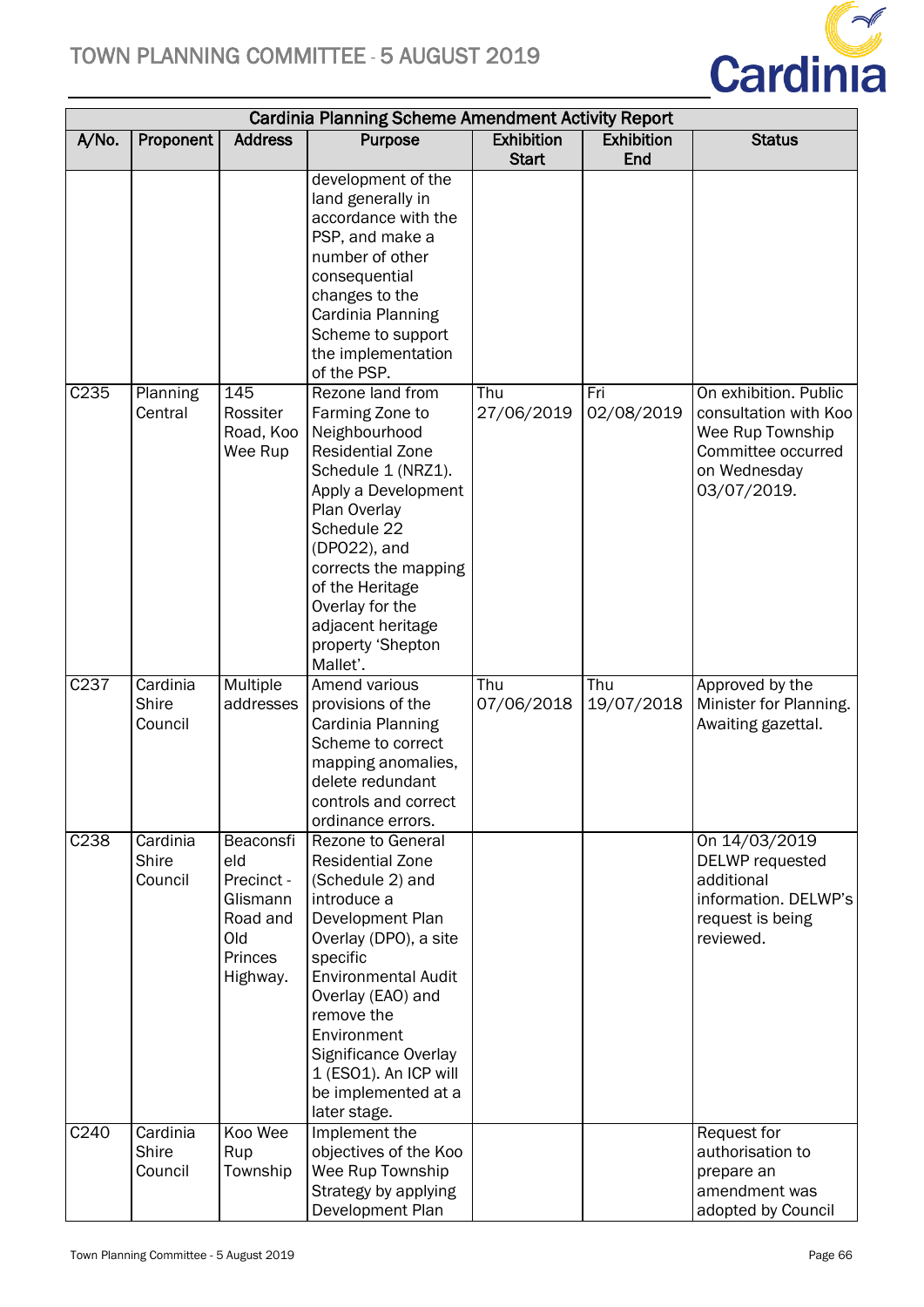

|       | <b>Cardinia Planning Scheme Amendment Activity Report</b> |                                |                                                                                                                                                                                                                                                                                                                                                                                                                                                                                                                                                                                                                                                                                                                                                                                                                                                                         |                                   |                          |                                                                                                 |  |  |
|-------|-----------------------------------------------------------|--------------------------------|-------------------------------------------------------------------------------------------------------------------------------------------------------------------------------------------------------------------------------------------------------------------------------------------------------------------------------------------------------------------------------------------------------------------------------------------------------------------------------------------------------------------------------------------------------------------------------------------------------------------------------------------------------------------------------------------------------------------------------------------------------------------------------------------------------------------------------------------------------------------------|-----------------------------------|--------------------------|-------------------------------------------------------------------------------------------------|--|--|
| A/No. | Proponent                                                 | <b>Address</b>                 | Purpose                                                                                                                                                                                                                                                                                                                                                                                                                                                                                                                                                                                                                                                                                                                                                                                                                                                                 | <b>Exhibition</b><br><b>Start</b> | <b>Exhibition</b><br>End | <b>Status</b>                                                                                   |  |  |
|       |                                                           |                                | Overlays 23 & 24<br>and Design and<br>Development<br>Overlays 8 & 9 over<br>various precincts<br>within Koo Wee Rup.                                                                                                                                                                                                                                                                                                                                                                                                                                                                                                                                                                                                                                                                                                                                                    |                                   |                          | on 19/03/2019.<br>Awaiting response<br>from the Minister for<br>Planning.                       |  |  |
| C242  | Cardinia<br>Shire<br>Council                              | Pakenham<br>Activity<br>Centre | Introduce a<br>permanent Heritage<br>Overlay for the<br>following places<br>identified in the<br>'Pakenham Structure<br>Plan Heritage Review<br>(February 2018)'.<br>• HO279 18A Henry<br>Street, Pakenham<br>• HO281 49 James<br>Street, Pakenham<br>• HO283 39 Main<br>Street, Pakenham<br>• HO284 62 Main<br>Street, Pakenham<br>• HO285 84 Main<br>Street, Pakenham<br>• HO286 90-92<br>Main Street,<br>Pakenham<br>• HO288 1-7<br>Station Street,<br>Pakenham<br>• HO290 23 Rogers<br>Street, Pakenham<br>• HO287 11, 14,<br>17 & 5-19 Rogers<br>Street, Pakenham<br>• H0291 1-23<br>Dame Pattie Avenue,<br>Pakenham<br>• HO291 2-18<br>Dame Pattie Avenue,<br>Pakenham<br>• H0292 3-10<br>Henty Street,<br>Pakenham<br>• HO227 6 Henty<br>Street, Pakenham<br>• H0293 5-21<br>James Street,<br>Pakenham<br>• HO293 6-32<br>James Street,<br>Pakenham<br>• HO293 1 | Thu<br>09/08/2018                 | Fri<br>07/09/2018        | Adopted by Council<br>on 17/06/2019.<br>Awaiting approval<br>from the Minister for<br>Planning. |  |  |